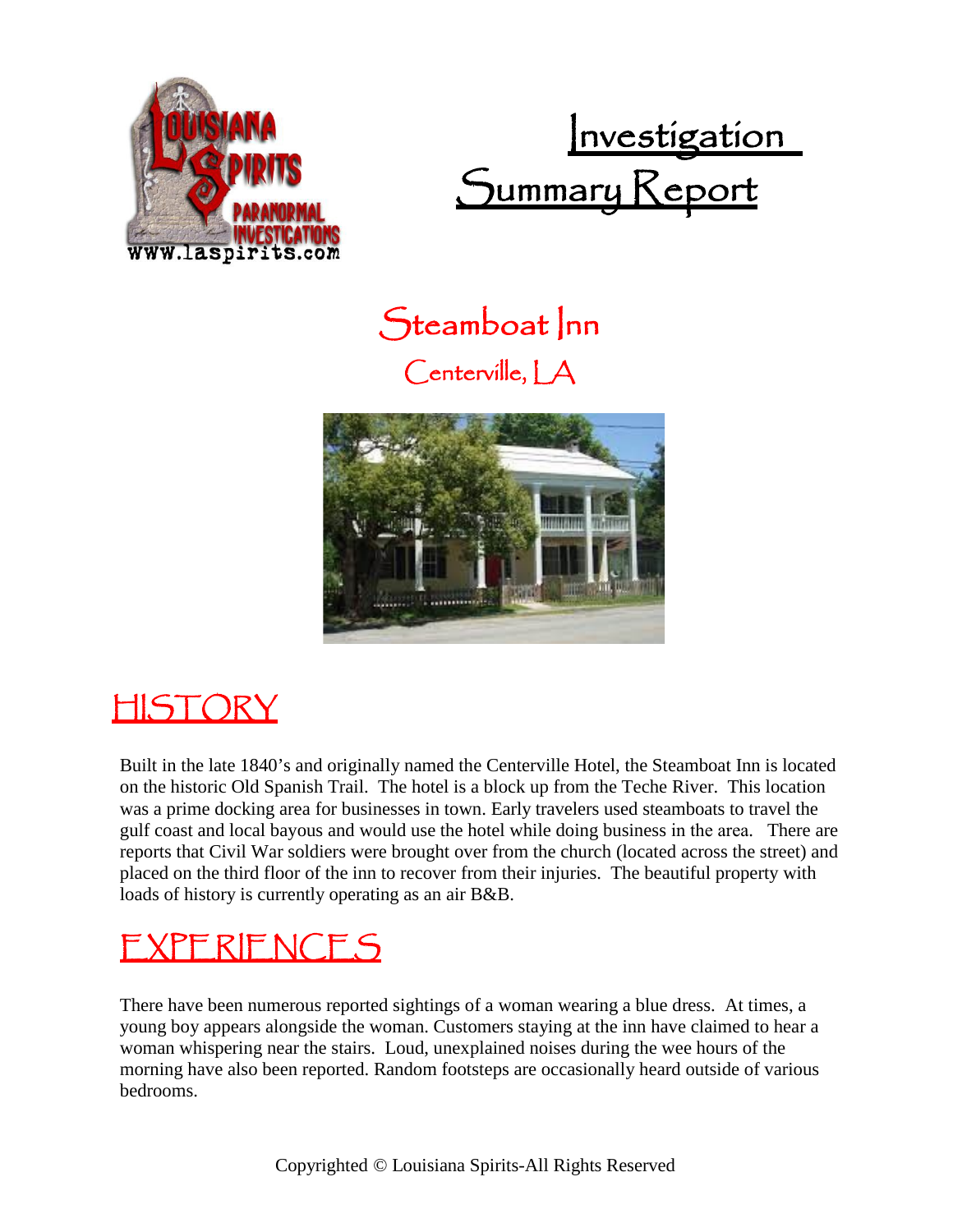A previous investigation was conducted on September 5, 2020. Evidence submitted included footage from the wireless camera in the attic which showed a light turning on by itself and what appeared to be a manifestation of something.

## InvestigatorsReports and Evidence

Location: Centerville, LA

Date: March 26, 2022 Time: Overnight

Investigators: Melinda, Marci, Chance, Danny, Kim, Ryan, Michele, and Stacey

Equipment used: Digital voice recorders, wireless video cameras, REM pods (including Boo Belle), K 2 meters, digital still camera, IR night vision camera, beam flashlight, and motion activated light-up balls.

Prior to conducting the investigation, the team conducted base line sweeps for EMF in all areas. Still pictures were also taken at this time. After the walkthrough, the team proceeded to set up equipment in all locations. Then, it was "lights out" for the investigation.

Several EVP sessions were done at different locations in the inn. Video cameras were set up to record throughout the entire night in the following locations: third floor attic, second floor landing, second floor hallway, and dining room overlooking the foyer. Numerous digital photos were taken and attempts to elicit responses from "ghosts" via the K2 meters.

All information gathered from the investigation was thoroughly reviewed by the team. The following have been submitted into evidence:

# Attached Files

**EVP's:**

- 1. Melinda asks "what's your name?" A female voice can be heard saying "Georgia."
- 2. Michele asks "can you knock on the door or the wall for me?" A female voice responds " $no.$ "
- 3. Marci asks "can you touch one of the tools we brought here so we'll at least know somebody's listening to us?" The REM pod goes off immediately after.
- 4. Stacey asks "did y'all hear that?" The REM pod goes off immediately after.
- 5. Chance asks "can you tell Marci that orbs are real?" Ryan giggles and then a female voice says "they are real."
- 6. Chance asks "did y'all come by boat?" A voice can be heard saying "we did."

Copyrighted © Louisiana Spirits-All Rights Reserved